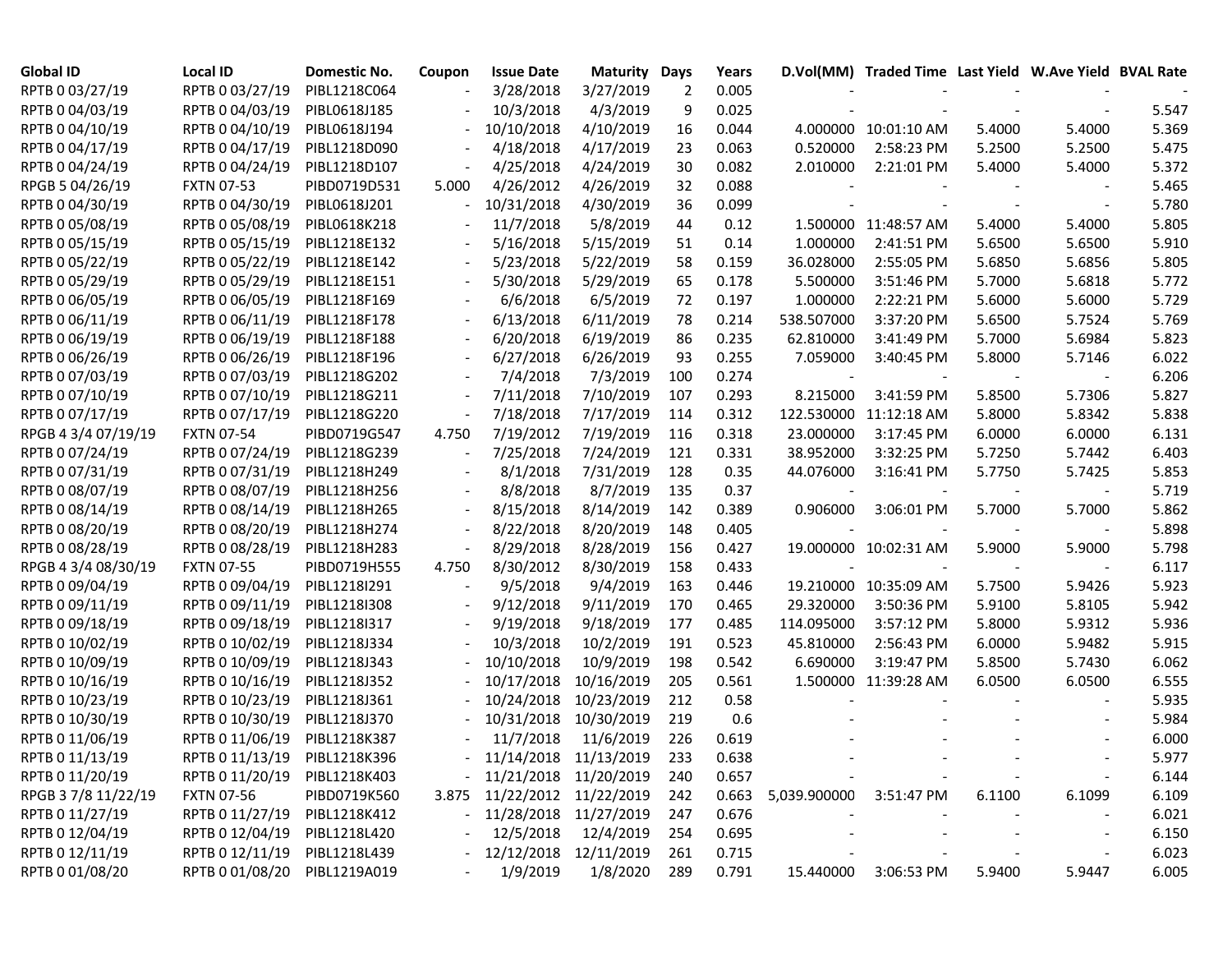| <b>Global ID</b>     | <b>Local ID</b>   | Domestic No. | Coupon                   | <b>Issue Date</b>                 | <b>Maturity</b> | Days | Years |              | D.Vol(MM) Traded Time Last Yield W.Ave Yield BVAL Rate |        |        |       |
|----------------------|-------------------|--------------|--------------------------|-----------------------------------|-----------------|------|-------|--------------|--------------------------------------------------------|--------|--------|-------|
| RPGB 3 3/8 01/12/20  | <b>FXTN 03-22</b> | PIBD0320A229 | 3.375                    | 1/12/2017                         | 1/12/2020       | 293  | 0.802 | 31.000000    | 2:46:45 PM                                             | 6.1250 | 6.1250 | 6.148 |
| RPTB 0 01/15/20      | RPTB 0 01/15/20   | PIBL1219A028 |                          | 1/16/2019                         | 1/15/2020       | 296  | 0.81  |              |                                                        |        |        | 6.057 |
| RPTB 0 01/22/20      | RPTB 0 01/22/20   | PIBL1219A037 |                          | 1/23/2019                         | 1/22/2020       | 303  | 0.83  | 126.943000   | 3:56:51 PM                                             | 5.9500 | 6.0045 | 6.023 |
| RPTB 0 01/29/20      | RPTB 0 01/29/20   | PIBL1219A046 |                          | 1/30/2019                         | 1/29/2020       | 310  | 0.849 |              |                                                        |        |        | 5.948 |
| RPTB 0 02/05/20      | RPTB 0 02/05/20   | PIBL1219B054 |                          | 2/6/2019                          | 2/5/2020        | 317  | 0.868 | 100.000000   | 2:34:56 PM                                             | 6.0250 | 6.0250 | 6.018 |
| RPTB 0 02/12/20      | RPTB 0 02/12/20   | PIBL1219B063 | $\overline{\phantom{a}}$ | 2/13/2019                         | 2/12/2020       | 324  | 0.887 | 19.234000    | 3:20:22 PM                                             | 6.0250 | 6.0031 | 6.110 |
| RPGB 7 3/4 02/18/20  | <b>FXTN 10-50</b> | PIBD1020B508 | 7.750                    | 2/18/2010                         | 2/18/2020       | 330  | 0.903 |              |                                                        |        |        | 5.983 |
| RPTB 0 02/19/20      | RPTB 0 02/19/20   | PIBL1219B072 |                          | 2/20/2019                         | 2/19/2020       | 331  | 0.906 | 10.420000    | 3:12:00 PM                                             | 5.9400 | 5.9400 | 6.105 |
| RPTB 0 03/11/20      | RPTB 0 03/11/20   | PIBL1219C106 |                          | 3/13/2019                         | 3/11/2020       | 352  | 0.964 | 2.000000     | 3:48:59 PM                                             | 5.9300 | 5.9288 | 6.063 |
| RPTB 0 03/18/20      | RPTB 0 03/18/20   | PIBL1219C115 |                          | 3/20/2019                         | 3/18/2020       | 359  | 0.983 | 64.506000    | 3:39:09 PM                                             | 6.0350 | 5.9941 | 6.041 |
| RPGB 4 1/4 04/11/20  | RTB 03-08         | PIID0320D087 | 4.250                    | 4/11/2017                         | 4/11/2020       | 383  | 1.049 | 969.212000   | 3:59:18 PM                                             | 6.0600 | 6.0580 | 6.066 |
| RPGB 7 1/4 08/19/20  | RTB 10-01         | PIID1020H015 | 7.250                    | 8/19/2010                         | 8/19/2020       | 513  | 1.405 |              | 20.000000 11:16:28 AM                                  | 6.0000 | 6.0000 | 6.070 |
| RPGB 3 3/8 08/20/20  | <b>FXTN 05-73</b> | PIBD0520H735 | 3.375                    | 8/20/2015                         | 8/20/2020       | 514  | 1.407 | 66.020000    | 2:16:29 PM                                             | 6.0000 | 6.0985 | 6.131 |
| RPGB 6 1/8 09/16/20  | <b>FXTN 10-51</b> | PIBD1020I510 | 6.125                    | 9/16/2010                         | 9/16/2020       | 541  | 1.481 |              |                                                        |        |        | 6.142 |
| RPGB 5 7/8 12/16/20  | <b>FXTN 10-52</b> | PIBD1020L525 | 5.875                    | 12/16/2010                        | 12/16/2020      | 632  | 1.73  | 17.100000    | 3:59:18 PM                                             | 6.1000 | 6.1000 | 6.186 |
| RPGB 4 1/4 01/25/21  | <b>FXTN 03-23</b> | PIBD0321A236 | 4.250                    | 1/25/2018                         | 1/25/2021       | 672  | 1.84  |              | 50.300000 11:16:35 AM                                  | 6.0000 | 6.0000 | 6.033 |
| RPGB 7 3/8 03/03/21  | RTB 10-02         | PIID1021C027 | 7.375                    | 3/3/2011                          | 3/3/2021        | 709  | 1.941 |              | 20.000000 11:16:58 AM                                  | 5.9500 | 5.9500 | 5.992 |
| RPGB 3 1/2 03/20/21  | <b>FXTN 07-57</b> | PIBD0721C574 | 3.500                    | 3/20/2014                         | 3/20/2021       | 726  | 1.988 | 322.500000   | 3:26:58 PM                                             | 6.0900 | 6.0860 | 6.089 |
| RPGB 6 1/2 04/28/21  | <b>FXTN 10-53</b> | PIBD1021D531 | 6.500                    | 4/28/2011                         | 4/28/2021       | 765  | 2.094 | 1.000000     | 3:43:40 PM                                             | 6.0500 | 6.0500 | 6.322 |
| RPGB 4 7/8 06/13/21  | RTB 03-09         | PIID0321F092 | 4.875                    | 6/13/2018                         | 6/13/2021       | 811  | 2.22  | 315.035000   | 3:49:32 PM                                             | 6.0500 | 6.0032 | 5.930 |
| RPGB 5 3/4 10/20/21  | RTB 10-03         | PIID1021J039 | 5.750                    | 10/20/2011                        | 10/20/2021      | 940  | 2.574 |              |                                                        |        |        | 6.000 |
| RPGB 5 3/4 11/24/21  | <b>FXTN 10-55</b> | PIBD1021K551 | 5.750                    | 11/24/2011                        | 11/24/2021      | 975  | 2.669 |              |                                                        |        |        | 6.009 |
| RPGB 63/8 01/19/22   | <b>FXTN 10-54</b> | PIBD1022G545 | 6.375                    | 7/19/2011                         | 1/19/2022 1031  |      | 2.823 | 106.200000   | 3:42:57 PM                                             | 6.0000 | 6.0469 | 6.029 |
| RPGB 4 01/26/22      | <b>FXTN 05-74</b> | PIBD0522A747 | 4.000                    | 1/26/2017                         | 1/26/2022 1038  |      | 2.842 | 16.060000    | 2:03:52 PM                                             | 6.0500 | 6.0500 | 6.103 |
| RPGB 15 03/14/22     | <b>FXTN 20-02</b> | PIBD2022C021 | 15.000                   | 3/14/2002                         | 3/14/2022 1085  |      | 2.971 |              |                                                        |        |        | 5.902 |
| RPGB 4 7/8 08/02/22  | <b>FXTN 10-56</b> | PIBD1022H562 | 4.875                    | 8/2/2012                          | 8/2/2022 1226   |      | 3.357 |              |                                                        |        |        | 6.219 |
| RPGB 4 3/4 09/13/22  | <b>FXTN 10-57</b> | PIBD1022I570 | 4.750                    | 9/13/2012                         | 9/13/2022 1268  |      | 3.472 |              |                                                        |        |        | 6.135 |
| RPGB 12 3/4 10/17/22 | <b>FXTN 20-03</b> | PIBD2022J033 | 12.750                   | 10/17/2002                        | 10/17/2022 1302 |      | 3.565 |              |                                                        |        |        | 6.048 |
| RPGB 4 5/8 12/04/22  | RTB 05-11         | PIID0522L114 | 4.625                    | 12/4/2017                         | 12/4/2022 1350  |      | 3.696 | 394.470000   | 3:59:18 PM                                             | 5.9000 | 5.8704 | 5.870 |
| RPGB 4 12/06/22      | <b>FXTN 10-58</b> | PIBD1022L585 | 4.000                    | 12/6/2012                         | 12/6/2022 1352  |      | 3.702 |              | 1.800000 11:51:13 AM                                   | 6.0000 | 6.0000 | 6.028 |
| RPGB 13 02/20/23     | <b>FXTN 20-04</b> | PIBD2023B048 | 13.000                   | 2/20/2003                         | 2/20/2023 1428  |      | 3.91  |              |                                                        |        |        | 6.061 |
| RPGB 5 1/2 03/08/23  | <b>FXTN 05-75</b> | PIBD0523C752 | 5.500                    | 3/8/2018                          | 3/8/2023 1444   |      | 3.953 | 8,862.359000 | 3:48:42 PM                                             | 5.9000 | 5.7910 | 5.895 |
| RPGB 3 1/2 04/21/23  | <b>FXTN 07-58</b> | PIBD0723D588 | 3.500                    | 4/21/2016                         | 4/21/2023 1488  |      | 4.074 | 13.200000    | 2:07:43 PM                                             | 6.0500 | 6.0500 | 6.057 |
| RPGB 11 7/8 05/29/23 | <b>FXTN 20-05</b> | PIBD2023E054 | 11.875                   | 5/29/2003                         | 5/29/2023 1526  |      | 4.178 |              |                                                        |        |        | 6.170 |
| RPGB 3 1/4 08/15/23  | RTB 10-04         | PIID1023H046 | 3.250                    | 8/15/2013                         | 8/15/2023 1604  |      | 4.392 | 56.200000    | 3:34:12 PM                                             | 6.0600 | 6.0330 | 6.110 |
| RPGB 11 3/8 10/23/23 | <b>FXTN 20-06</b> | PIBD2023J068 |                          | 11.375 10/23/2003 10/23/2023 1673 |                 |      | 4.58  |              |                                                        |        |        | 6.024 |
| RPGB 6 1/4 03/12/24  | RTB 05-12         | PIID0524C129 | 6.250                    | 3/12/2019                         | 3/12/2024 1814  |      | 4.966 | 6,105.200000 | 3:58:52 PM                                             | 5.9700 | 5.9431 | 5.965 |
| RPGB 4 1/2 04/20/24  | <b>FXTN 07-59</b> | PIBD0724D595 | 4.500                    | 4/20/2017                         | 4/20/2024 1853  |      | 5.073 |              |                                                        |        |        | 6.018 |
| RPGB 12 3/8 06/03/24 | <b>FXTN 20-07</b> | PIBD2024F075 | 12.375                   | 6/3/2004                          | 6/3/2024 1897   |      | 5.194 |              |                                                        |        |        | 5.930 |
| RPGB 12 7/8 08/05/24 | <b>FXTN 20-08</b> | PIBD2024H086 | 12.875                   | 8/5/2004                          | 8/5/2024 1960   |      | 5.366 |              |                                                        |        |        | 6.015 |
| RPGB 4 1/8 08/20/24  | <b>FXTN 10-59</b> | PIBD1024H595 | 4.125                    | 8/20/2014                         | 8/20/2024 1975  |      | 5.407 |              |                                                        |        |        | 6.045 |
| RPGB 13 3/4 11/11/24 | <b>FXTN 20-09</b> | PIBD2024K091 |                          | 13.750 11/11/2004                 | 11/11/2024 2058 |      | 5.635 |              |                                                        |        |        | 6.005 |